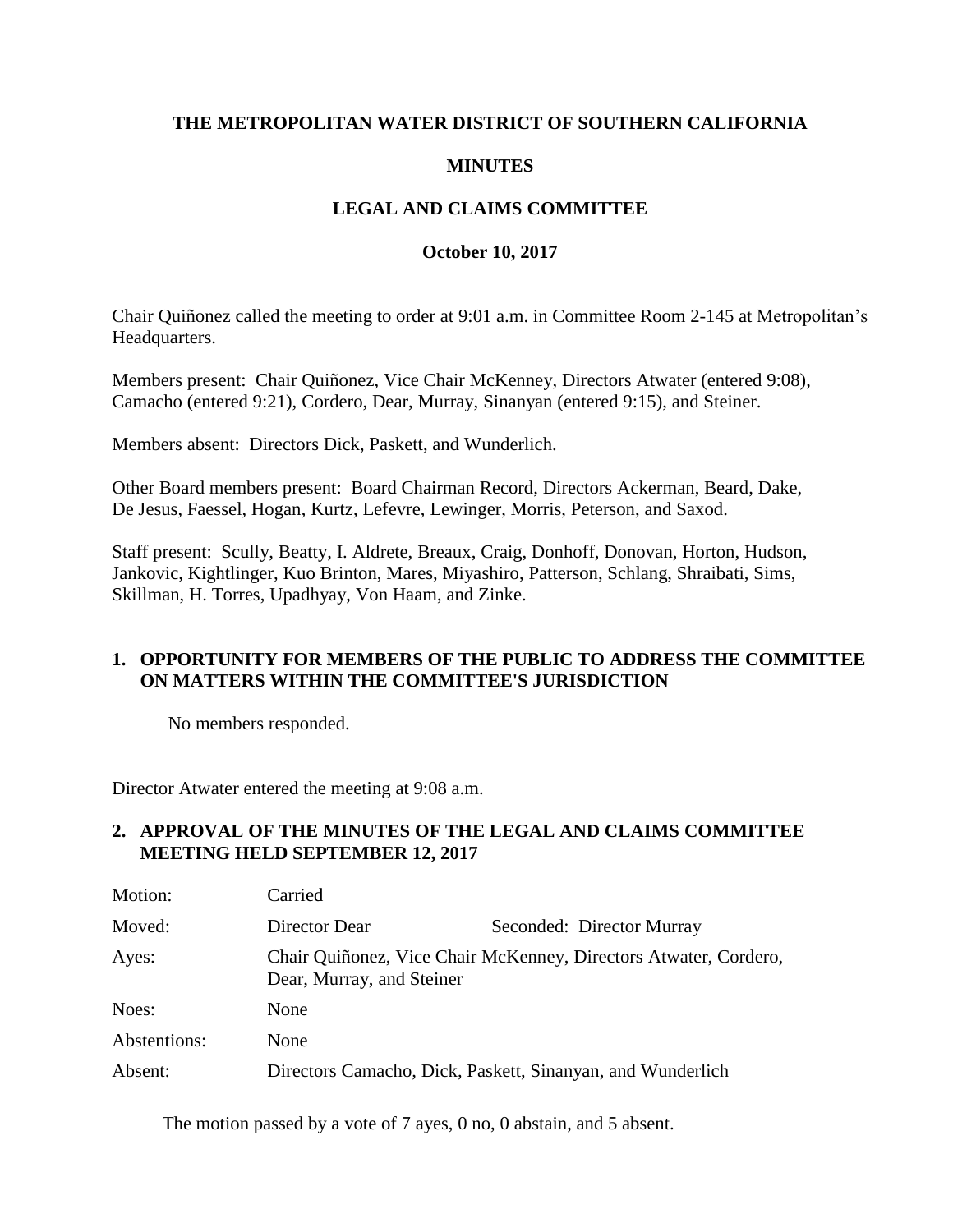#### **3. MANAGEMENT REPORTS**

| a. | Subject:      | General Counsel's report of monthly activities.                                                                                                                                                                   |
|----|---------------|-------------------------------------------------------------------------------------------------------------------------------------------------------------------------------------------------------------------|
|    | Presented by: | <b>General Counsel Marcia Scully</b>                                                                                                                                                                              |
|    |               | General Counsel Marcia Scully introduced the Legal Department's<br>newest paralegal, Michele Craig.                                                                                                               |
|    |               | Ms. Scully reported that the Legal Department is working with the<br>Real Property Department regarding the lease termination of tenant<br>Desert Millings and Mr. Benson for failure to make rental<br>payments. |
|    |               | She also gave an update on the current WaterFix litigation, the<br>BiOp cases and the Waters of the United States litigation.                                                                                     |

# **4. CONSENT CALENDAR ITEMS – ACTION**

| $7 - 5$      | Subject       |                                                                                               | Adopt CEQA determination and approve amendments to the<br>Metropolitan Water District Administrative Code to conform to<br>current law, practices and regulations. |
|--------------|---------------|-----------------------------------------------------------------------------------------------|--------------------------------------------------------------------------------------------------------------------------------------------------------------------|
|              | Presented by: |                                                                                               | No presentation was given.                                                                                                                                         |
|              | Motion:       |                                                                                               | Adopt the CEQA determination that the proposed action is not<br>defined as a project under CEQA, and<br>Approve amendments to the Administrative Code set forth in |
|              |               |                                                                                               | Attachment 2 to reflect the changes recommended by the letter.                                                                                                     |
| Moved:       |               | Director Murray                                                                               | Seconded: Director Atwater                                                                                                                                         |
| Ayes:        |               | Chair Quiñonez, Vice Chair McKenney, Directors Atwater, Cordero,<br>Dear, Murray, and Steiner |                                                                                                                                                                    |
| Noes:        | None          |                                                                                               |                                                                                                                                                                    |
| Abstentions: | None          |                                                                                               |                                                                                                                                                                    |
| Absent:      |               |                                                                                               | Directors Camacho, Dick, Paskett, and Sinanyan, and Wunderlich                                                                                                     |

Chair Quiñonez declared the motion passed by a vote of 7 ayes, 0 noes, 0 abstain, and 5 absent.

# **5. OTHER BOARD ITEMS – ACTION**

None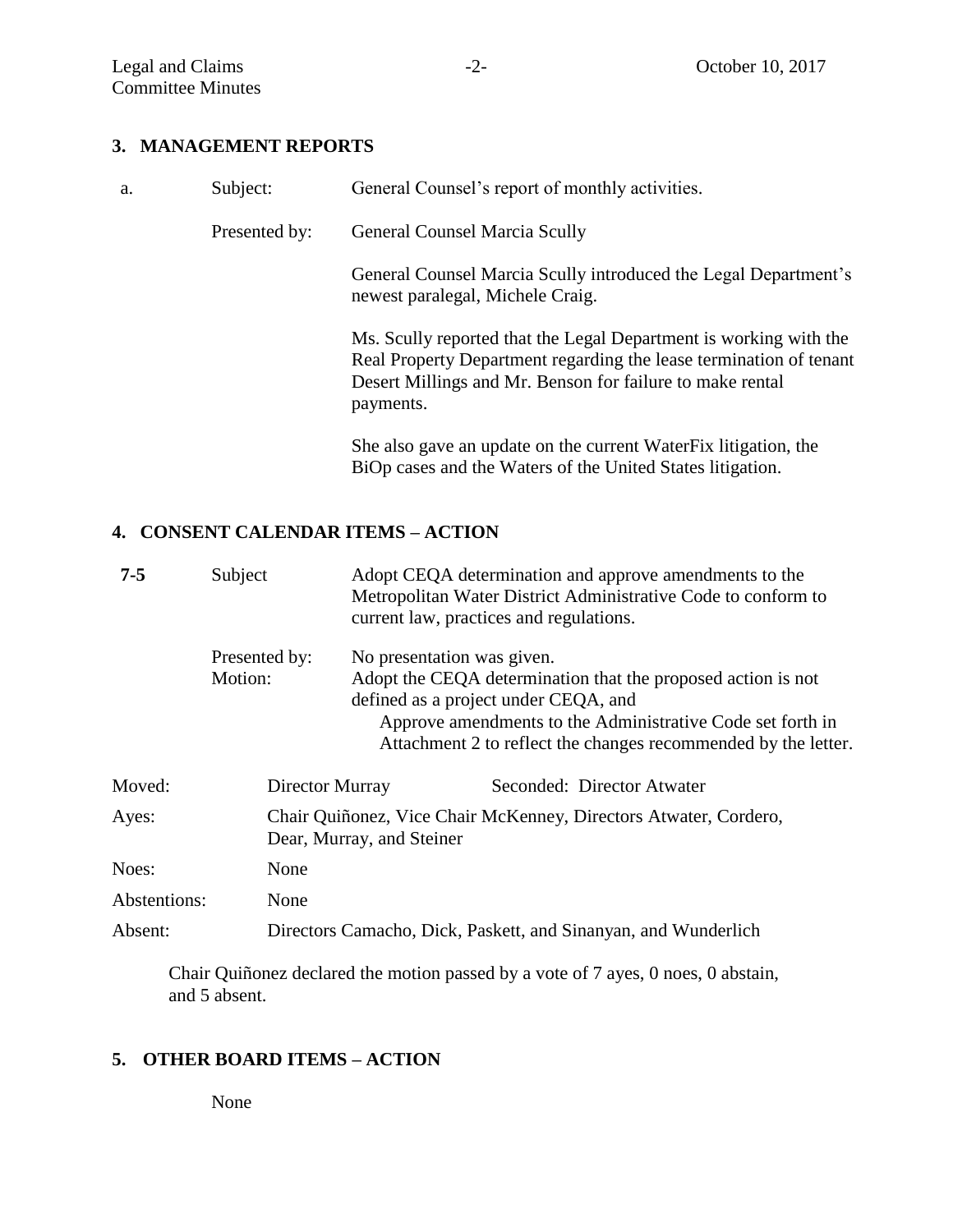#### **6. BOARD INFORMATION ITEMS**

None

# **7. COMMITTEE ITEMS**

| a. | Subject:      | Report on Palo Verde Irrigation District v. Metropolitan Water<br>District, Riverside County Superior Court, Case No. RIC1714672 |
|----|---------------|----------------------------------------------------------------------------------------------------------------------------------|
|    | Presented by: | Senior Deputy General Counsel Karen Donovan                                                                                      |
|    |               | In closed session, Senior Deputy General Counsel Karen Donovan<br>gave a presentation on the item. No action was taken.          |

Director Sinanyan entered the meeting at 9:15 a.m. Director Camacho entered the meeting at 9:21 a.m.

| $\mathbf b$ . | Subject:                                                                                                                                                    | Report on San Diego County Water Authority v. Metropolitan<br>Water District of Southern California, et al., San Francisco County<br>Superior Court Case Nos. CPF-10-510830, CPF-12-512466, CPF-<br>14-514004 and CPF-16-515282; the appeal of the 2010 and 2012<br>actions, Court of Appeal for the First Appellate District Case Nos.<br>A146901 and A148266, and California Supreme Court Case No.<br>S243500; and Los Angeles County Superior Court Case No.<br>BS169881 |  |  |
|---------------|-------------------------------------------------------------------------------------------------------------------------------------------------------------|------------------------------------------------------------------------------------------------------------------------------------------------------------------------------------------------------------------------------------------------------------------------------------------------------------------------------------------------------------------------------------------------------------------------------------------------------------------------------|--|--|
|               | Presented by:                                                                                                                                               | <b>Assistant General Counsel Heather Beatty</b>                                                                                                                                                                                                                                                                                                                                                                                                                              |  |  |
|               | Directors Hogan, Lewinger, Saxod, and Steiner, representing the San Diego County<br>Water Authority, withdrew from the meeting for the report on this item. |                                                                                                                                                                                                                                                                                                                                                                                                                                                                              |  |  |
|               | In closed session, Assistant General Counsel Heather Beatty gave a report on this<br>item. No action was taken.                                             |                                                                                                                                                                                                                                                                                                                                                                                                                                                                              |  |  |
| c.            | Subject:                                                                                                                                                    | Discussion of Department Head Performance and Goal Setting                                                                                                                                                                                                                                                                                                                                                                                                                   |  |  |
|               |                                                                                                                                                             | This item was deferred.                                                                                                                                                                                                                                                                                                                                                                                                                                                      |  |  |
| 0.            | EALL AW ID ITEMS                                                                                                                                            |                                                                                                                                                                                                                                                                                                                                                                                                                                                                              |  |  |

#### **8. FOLLOW-UP ITEMS**

None